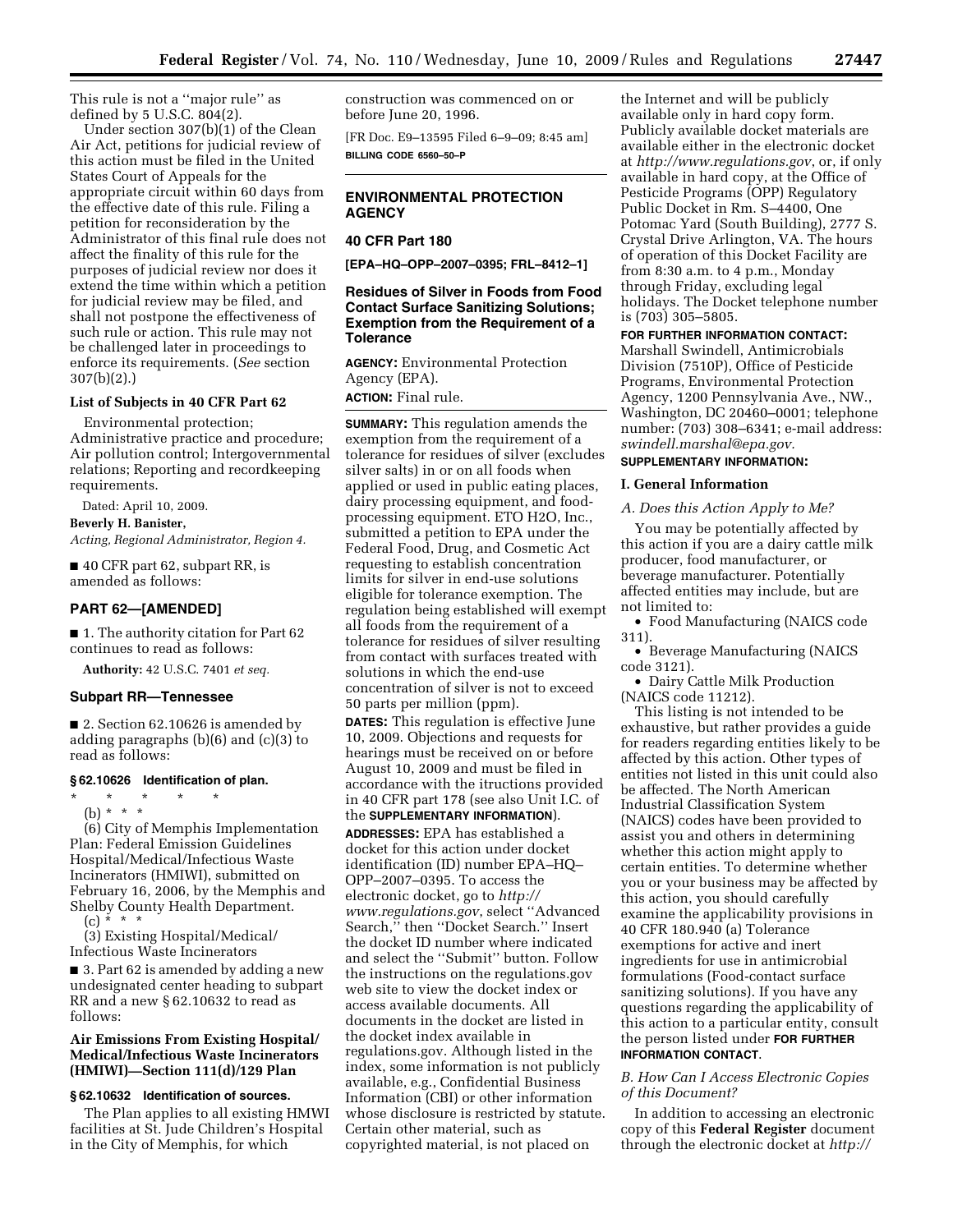*[www.regulations.gov](http://www.regulations.gov)*, you may access this **Federal Register** document electronically through the EPA Internet under the ''**Federal Register**'' listings at *<http://www.epa.gov/fedrgstr>*. You may also access a frequently updated electronic version of 40 CFR part 180 through the Government Printing [Office's pilot e-CFR site at](http://www.gpoaccess.gov/ecfr) *http:// www.gpoaccess.gov/ecfr*.

## *C. Can I File an Objection or Hearing Request?*

Under section 408(g) of the FFDCA, as amended by the FQPA, any person may file an objection to any aspect of this regulation and may also request a hearing on those objections. The EPA procedural regulations which govern the submission of objections and requests for hearings appear in 40 CFR part 178. You must file your objection or request a hearing on this regulation in accordance with the instructions provided in 40 CFR part 178. To ensure proper receipt by EPA, you must identify docket ID number EPA–HQ– OPP–2007–0395 in the subject line on the first page of your submission. All requests must be in writing, and must be mailed or delivered to the Hearing Clerk on or before August 10, 2009.

In addition to filing an objection or hearing request with the Hearing Clerk as described in 40 CFR part 178, please submit a copy of the filing that does not contain any CBI for inclusion in the public docket that is described in **ADDRESSES**. Information not marked confidential pursuant to 40 CFR part 2 may be disclosed publicly by EPA without prior notice. Submit your copies, identified by docket ID number EPA–HQ–OPP–2007–0395, by one of the following methods:

• *[Federal eRulemaking Portal](http://www.regulations.gov)*: *http:// www.regulations.gov*. Follow the on-line instructions for submitting comments.

• Mail: Office of Pesticide Programs (OPP) Regulatory Public Docket (7502P), Environmental Protection Agency, 1200 Pennsylvania Ave., NW.,Washington, DC 20460–0001.

• Delivery: OPP Regulatory Public Docket (7502P), Environmental Protection Agency, Rm. S–4400, One Potomac Yard (South Building), 2777 S. Crystal Drive, Arlington, VA. Deliveries are only accepted during the Docket's normal hours of operation (8:30 a.m. to 4 p.m., Monday through Friday, excluding legal holidays). Special arrangements should be made for deliveries of boxed information. The docket telephone number is (703) 305– 5805.

#### **II. Background and Statutory Findings**

In the **Federal Register** of July 11, 2007 (72 FR 37779) (FRL–8136–1), EPA issued a notice pursuant to section 408(d)(3) of the FFDCA, 21 U.S.C. 346a(d)(3), announcing the filing of an pesticide tolerance petition (PP 7F7178) by ETO H20, Inc, 1725 Gillespie Way, El Cajon, CA 92020. The petition requested that 40 CFR 180.940(a) be amended by establishing concentration limits for Silver in end-use solutions eligible for the tolerance exemption in all foods from treatment of food contact surfaces in public eating establishments, dairy processing equipment, and food processing equipment and utensils not to exceed silver at 50 ppm. The notice referenced a summary of the petition prepared by ETO H20, Inc., 90 Boroline Rd Allendale, NJ 07401, the registrant, which is available to the public in the docket at *[www.regulations.gov](http://www.regulations.gov)*, Docket ID Number EPA–HQ–OPP–2007–0395. There were no comments received in response to the notice of filing.

In drafting the regulatory language for this exemption, EPA has adopted more restrictive language than suggested in the petition to ensure that the scope of the exemption does not exceed the form of silver evaluated in the risk assessment supporting this action. As revised, the tolerance expression would now read:

Silver ions resulting from the use of electrolytically-generated silver ions stabilized in citric acid as silver dihydrogen citrate (does not include metallic silver).

This revised tolerance expression excludes any other silver-containing compounds whether they are other silver salts, complexes with inorganic polymers such as zeolites, or metallic silver in any form or dimension including nanoscale.

EPA understands that this petition was not intended to extend to silver salts accordingly EPA has modified the regulatory language to make this clear.

Section  $408(c)(2)(A)(i)$  of the FFDCA allows EPA to establish an exemption from the requirement for a tolerance (the legal limit for a pesticide chemical residue in or on a food) only if EPA determines that the tolerance is ''safe.'' Section  $408(c)(2)(A)(ii)$  defines "safe" to mean that ''there is a reasonable certainty that no harm will result from aggregate exposure to the pesticide chemical residue, including all anticipated dietary exposures and all other exposures for which there is reliable information.'' This includes exposure through drinking water and in residential settings, but does not include occupational exposure. Pursuant to

section 408(c)(2)(B), in establishing or maintaining in effect an exemption from the requirement of a tolerance, EPA must take into account the factors set forth in section 408(b)(2)(C), which requires EPA to give special consideration to exposure of infants and children to the pesticide chemical residue in establishing a tolerance and to ''ensure that there is a reasonable certainty that no harm will result to infants and children from aggregate exposure to the pesticide chemical residue....''

EPA performs a number of analyses to determine the risks from aggregate exposure to pesticide residues. First, EPA determines the toxicity of pesticides. Second, EPA examines exposure to the pesticide through food, drinking water, and through other exposures that occur as a result of pesticide use in residential settings.

#### **III. Toxicological Profile**

#### *A. Toxic Effects*

Consistent with section 408(b)(2)(D) of FFDCA, EPA has reviewed the available scientific data and other relevant information in support of this action and considered its validity, completeness and reliability and the relationship of this information to human risk. EPA has also considered available information concerning the variability of the sensitivities of major identifiable subgroups of consumers, including infants and children. The nature of the toxic effects caused by silver are discussed in this unit.

Silver ions and preparations containing silver in an ionic state have been used for over a century for medicinal and bactericidal purposes. Because of its bactericidal properties, silver has been used as a topical treatment for burns, as a treatment for venereal diseases, as an ingredient in cosmetic formulations and in the sanitation of swimming pools and hot tubs/spas. Silver has also been used in dentistry (as amalgams and as an ingredient in mouth washes), in acupuncture, jewelry making, and photography. Silver can be found in electroplating as well as in paints and in water purification systems.

The toxicity of silver is well understood based on epidemiological data from humans, toxicology data in animals, and documented information on the metabolism of silver in mammalian species. Unlike for other pesticides, EPA does not have a conventional check-list of guideline laboratory animal studies to assess human risk from exposure to silver. Based on the extensive past uses of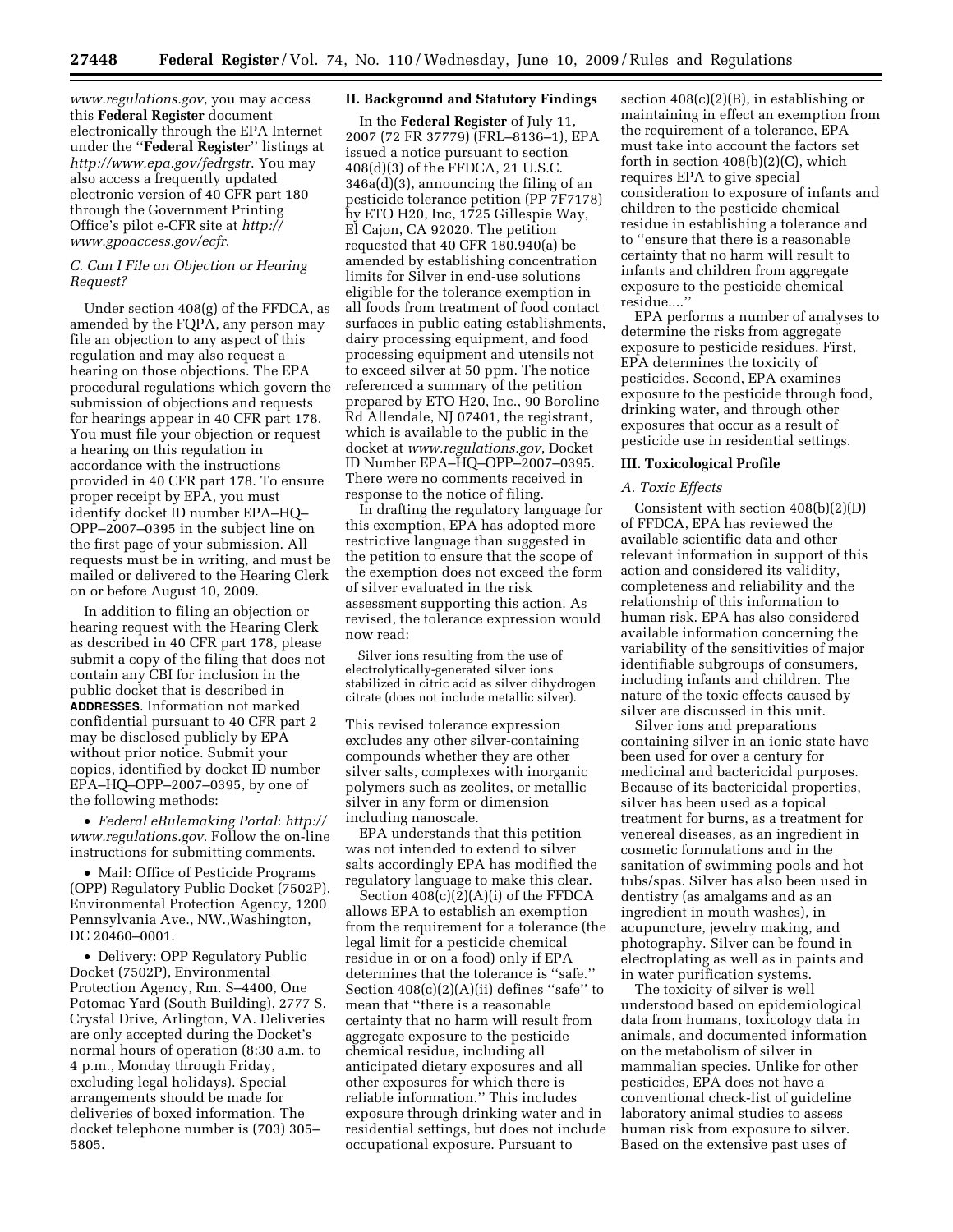silver and EPA's knowledge and experience about those uses of the compound, however, it is apparent that humans and laboratory animals do not handle elevated doses of silver in the same manner. For this reason, additional conventional laboratory animal toxicity studies would not provide a better understanding of the effects of silver in humans. Further, the Agency has determined that silver and several of its salts (chloride, sulfate nitrate and acetate) can be reviewed together because these silver salts react similarly in aqueous media and the major active ion is the silver ion.

A human biomonitoring study conducted in 1935, as reported in the *Journal of the American Medical Association* by L.E. Gaul and H.E. Staud, has served as the basis for establishing regulatory limits for silver in drinking water and in the diet. The results from this study were further supported by the results from an inhalation study conducted by Pillsbury and Hill in 1939, which established inhalation limits for silver in humans. In both studies, the effect of concern was argyria, a bluish discoloration of the skin. Argyria, while a permanent condition, is a cosmetic condition. The function of the skin as an organ is not compromised and the resulting discoloration is not associated with systemic toxicity. In the 1935 study by Gaul and Staud, silver was administered for medicinal purposes to 70 patients for periods from 2 to 9 years. Of the 70 patients receiving medicinal silver, 1/70 developed argyria after receiving an intravenous dose of 1 gram. This intravenous dose was converted to an oral dose of 0.014 milligram/kilogram/ day (mg/kg/day) and was considered a lowest observed effect level. Other patients did not develop argyria until doses five times higher were administered. This study and an inhalation biomonitoring study by Pillsbury, *et al*, clearly determined the endpoint of concern for humans. Interestingly, the skin form of argyria has not been reported in laboratory animals when doses that are approximately 4 orders of magnitude higher (100 mg/kg) are administered.

Further support for not requiring additional laboratory animal studies for silver is provided from the results of the developmental toxicity study in rats, conducted by the National Toxicology Program (NTP). In a developmental study conducted in 2002, silver acetate was administered by gavage on days 6 – 19 of gestation. No developmental effects were reported at doses up to 100 mg/kg; maternal animals were observed to have piloerection and rooting

behavior at 30 mg/kg. The observed effects in maternal animals would not be expected to occur in humans and are frequently observed in animal studies. These observations, when made in the absence of other clinical findings are not considered adverse when establishing a ''no adverse effect level.'' More importantly, the results from this study did not demonstrate an increased susceptibility of offspring, nor did it demonstrate systemic toxicity. This study corroborates the use of the information provided by the human biomonitoring study in determining dietary limits for silver and further supports our decision to not rely on animal data when assessing the health effects of silver in humans.

In addition to the information gleaned from the biomonitoring studies and the developmental toxicity study, the reviews of the literature by other EPA offices and national and inter-national organizations provide supplemental support that argyria is the primary effect in humans (e.g. EPA's Integrated Risk Management System, Agency for Toxic Substances and Disease Registry, the World Health Organization). Also the acute oral toxicity studies that have been provided to support the registration of silver as an antimicrobial agent establish  $LD<sub>50s</sub>$  between 2,000 and 5,000 mg/kg. These values are above the limit dose for acute toxicity. For other silver salts, such as silver cyanide, the  $LD_{50}$  values may be significantly lower based on the molecules to which the silver ions are attached. For the antimicrobial silver covered by this exemption, the  $LD_{50}$  ranges are very high because the silver ions have very low acute toxicity.

Finally, the pharmacokinetics of silver is understood and may explain the low systemic toxicity potential of the compound. Pharmacokinetics describes what the body does to a chemical when it is introduced into the body including how it is metabolized, distributed, and eliminated. When silver is introduced into the body by the oral or dietary route, it is absorbed by the digestive system and then enters the liver before it reaches the rest of the body (referred to as first-pass metabolism). This first pass through the liver greatly reduces the bioavailability of silver in that about 90% of the orally administered dose is eliminated in the feces. The remaining 10% that is not eliminated in the feces, reacts with proteins by binding to a specific chemical group contained in the structure of the protein. By forming silver-protein complexes through this binding action, the remaining silver is removed from circulation. This

remaining fraction accounts for the background levels of silver that are found within the body. At excessive doses, the pathways of elimination become saturated and deposition of these complexes in the tissues is increased. The formation of these complexes and deposition in the skin, mucous membranes, and conjunctiva is the primary mechanism which results in the development of argyria. Based on information from biomonitoring studies, the lowest observed effect level for the formation of argyria was 1 gram (total dose), which was converted to an oral dose of 0.014 mg/kg/day.

#### *B. Regulatory Levels*

Safe exposure levels for silver have been established by several regulatory Agencies including the Food and Drug Administration, Occupational Safety and Health Administration and other offices within EPA based on the common endpoint argyria and using the same human studies. Argyria is a bluegray discoloration of the skin and is not considered as being of toxicological concern. Argyria is cosmetically disfiguring and permanent in nature; however, the occurrence of this condition does not adversely affect organ function or threaten human health. EPA believes that by regulating for argyria, it is protecting the public from this permanent cosmetic effect as well as any potential toxic manifestations of silver that may occur at much higher doses. There is no animal condition that would mimic the dermatologic form of argyria found in humans following exposure to silver by various routes. This may be due in part to the protection imparted by the presence of the fur or by the fact that laboratory animal species are not routinely exposed to direct sunlight. Argyrosis, a form of argyria which involves silver deposition in organs, has been documented. In laboratory species, the effects of silver toxicity have been reported to involve pathology to the liver (necrosis) and kidney (thickening of the basement membranes of the glomeruli), and, at elevated levels, death.

The effect on which silver is regulated (argyria) occurs only after chronic exposure. Both the Secondary Maximum Contamination Level (SMCL) reported by the EPA's Office of Water and the oral reference dose (RfD) reported under the EPA's Integrated Risk Information System (IRIS) were determined based on the previouslymentioned human biomonitoring by Gaul and Staud. For the SMCL, additional mathematical derivations were applied to the oral equivalent dose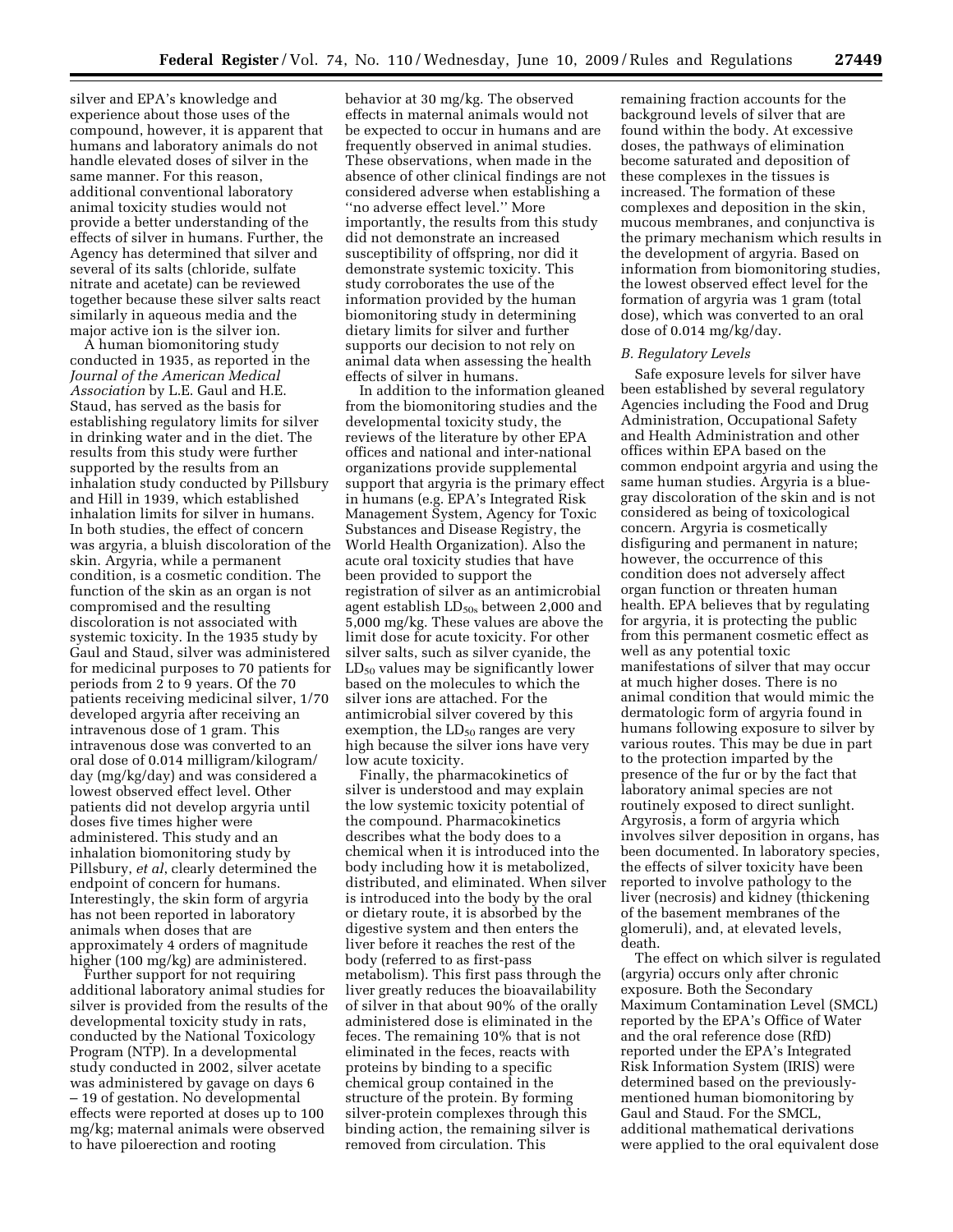to the study Lowest Observed Adverse Effect Level (LOAEL) of 0.014 mg/kg/ day to obtain a 0.1 milligram/Liter (mg/ L) dose level. The factors applied for changing volume to mass account for the slight difference in the values reported for the SMCL (0.003 mg/kg/ day) and for the RfD (0.005 mg/kg/day).

In deriving the chronic dietary regulatory level (RfD) and the SMCL, a safety factor of 3X was applied based on the following rationale as reported by the Office of Water and IRIS. First, the critical effect was cosmetic and not of toxicological significance. Second, the derivation of the LOAEL included the most sensitive individual since other patients did not present with argyria unless dose levels five times higher were administered. Finally, in the human biomonitoring study, silver was administered to these individuals over a period of time that is in excess of chronic exposure and that approaches a level that would be considered a life time exposure duration. Therefore, the dose that was administered was determined as being one that would mimic lifetime exposure.

For the oral exposure route, the Agency is relying on the drinking water Secondary Maximum Contaminant Level (SMCL) of 0.1 mg/L (0.003 mg/kg/ day) based on skin discoloration and graying of the whites of eyes (argyria). The Agency applied an additional 3X uncertainty factor to further address the lack of a NOAEL in the study on which this assessment and all regulatory advisories are set. This additional 3X factor was not imposed due to the lack or need for additional standard animal toxicity testing. Thus, a composite database factor of 10X is being applied to account for a lack of NOAEL in the Gaul and Staud (1935) study. This composite factor of 10 should be sufficient for providing protection from the non-toxic effects which may result from chronic oral exposure to silver.

Chronic Dietary Reference Dose (RFD) = 0.003 mg/kg/day  $\div$  3 = 0.001 mg/kg/day

Alternatively, a roughly equivalent chronic RfD can be derived by dividing the oral equivalent dose from the Gaul and Staud study (0.014 mg/kg/day) by a factor of 10X.

Following dermal exposure, silver ions tend to bind to the skin and do not penetrate the skin to cause systemic effects. Rather, skin discoloration is the only effect induced by silver exposure through the dermal route. Although this discoloration appears to be the same effect that results from oral and inhalation exposure, the mechanism by which discoloration occurs following dermal exposure is not the same as the

mechanism leading to argyria following other routes of exposure. Systemic uptake and distribution of silver following dermal exposure does not occur, and the discoloration is the result of a localized reaction. Again, the effect is not adverse and there is no reason to believe that there would be an increase in susceptibility based on age to the nontoxic discoloration. Susceptibility to this cosmetic event is a function of dose and not age.

#### **IV. Aggregate Exposures**

To establish a tolerance, it must be shown ''that there is reasonable certainty that no harm will result from aggregate exposure to pesticide chemical residue, including all anticipated dietary exposures and other exposures for which there are reliable information.'' Aggregate exposure is the total exposure to a single chemical (or its residues) that may occur from dietary (i.e., food and drinking water), residential, and other non-occupational sources, and from all known or plausible exposure routes (oral, dermal, and inhalation).

Silver is commonly used for a variety of non-pesticidal industrial uses, which include but are not limited to photography, cosmetics, sunscreens, manufacture of inks and dyes, mirror production, and in jewelry. These sources result in primary exposures being via the dermal route. As previously mentioned, the consequence of silver exposures via the dermal route is dermal argyria, which does not contribute to the systemic argyria induced by oral and inhalation routes of exposures. Silver has also been used in dentistry (as amalgams) and as an ingredient in mouth washes. However, there is no documented evidence of argyria developing from dental or mouth wash uses of silver despite its widespread and frequent use in dentistry for over a century; consequently, EPA concludes that the level of exposure from the dental and mouthwash uses is negligible. Therefore, EPA did not aggregate the exposures resulting from these various uses with pesticidal exposure sources.

#### *A. Dietary Exposure*

Under the current proposal (PP 7F7178), silver will be used as a sanitizer for food contact surfaces, resulting in dietary, drinking water, and residential exposures. The use sites include but are not limited to: Food service facilities, cafeterias, households, kitchens, food preparation areas, food processing equipment and treated surfaces, such as countertops, equipment, and appliances. The

sanitizing solution is applied to these various surfaces by spraying (trigger, spraying, coarse pump), wiping with a cloth or sponge, mopping, or by full immersion. As a result of these uses, residues are expected to transfer to the food that comes into contact with these treated surfaces and subsequently to be ingested by humans.

1. *Food*. The Agency assessed chronic dietary exposure from the use of silver as a food contact sanitizer. The dietary assessment was only completed for chronic routes because the regulatory effect that has been identified is based on argyria, one that occurs only after chronic exposure. For dietary exposures from this product being used on countertops, the Incidental Dietary Residential Exposure Assessment Model, IDREAMTM incorporates consumption data from USDA's Continuing Surveys of Food Intakes by Individuals (CSFII), 1994-1996 and 1998. The 1994-1996, and 1998 data are based on the reported consumption of more than 20,000 individuals over two non-consecutive survey days. The maximum rate for silver is 50 ppm active ingredient.

The use on utensils, dishes and glass was assessed. Based on conservative calculations, risk concerns were identified. At this time, a label restriction will be required that prohibits the use on utensils, dishes and glassware until a residue transfer study has been conducted and accepted by the Agency.

*Agricultural Premises-Dairy Facilities*. Dietary exposures from these general premise uses are expected to be much lower than the dietary exposure resulting from the surface disinfectant and sanitizing uses considered for this tolerance exemption: therefore, the agricultural uses were not assessed separately. However, the sanitization of food processing equipment permits product contact with the interior of equipment. The milk-truck model (described in the FDA document, ''Sanitizing Solutions: Chemistry Guidelines for Food Additive Petitions'', pages 9-10)(FDA 2003) for these types of uses was executed in order to estimate residues that could transfer from treated surfaces to food. From this guidance, it was conservatively assumed that a child will consume 320 grams of milk per day (90th percentile value) and an adult will consume 125 grams milk per day (mean value). Because EPA has utilized this maximized value for children along with a child's body weight in this assessment, EPA has confidence that the calculations are conservative and representative of any potential risks to any population.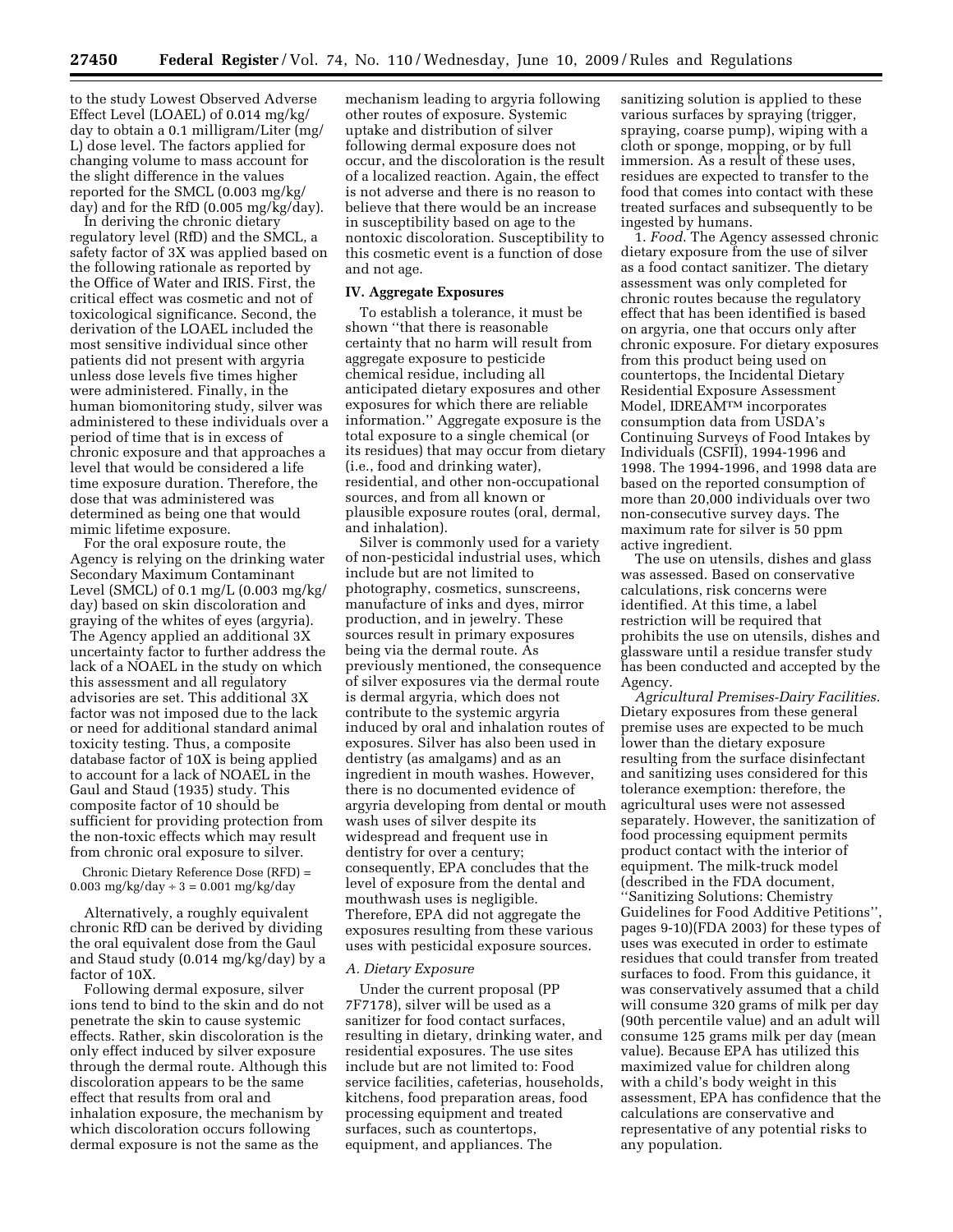The Agency assumes that the sanitized tank truck which transports the milk is a conservative estimate of residue that is available in food processing facilities.

Milk undergoes no additional dilution prior to reaching the consumer and it is also assumed that 100% of the residues available post sanitation is transferred to the food.

Additionally, the dietary contribution as a result of food processing equipment sanitization is so extremely small that it is considered negligible and not included in the combined or aggregate assessments.

2. *Drinking water exposure*. There are no outdoor or potable human drinking water system uses for the use of silver proposed in pesticide petition (PP) 7F7178. In addition, the uses identified

as indoor hard surface applications will result in minimal, if any, runoff of silver into the surface water. The use of silver as a food contact surface sanitizer will result in minimal, if any, runoff of silver into the surface water. This use will result in an insignificant contribution to drinking water exposures. In addition to sanitization, silver is registered as an active ingredient in water filters. The bacteriostatic water filters are impregnated with silver and may result in residues in the drinking water supply. However, the levels of available residues resulting from impregnated water filters are much less when in comparison to the amount of residues that will be available for intake when silver-containing liquid concentrates are used. As a result, any drinking water exposures from the new use of silver are

## TABLE 1.—POTENTIAL USE SCENARIOS

assumed to be negligible. Additionally, any drinking water risks from impregnated filters are assumed to be represented by the dietary risks resulting from hard surface sanitization. The Agency believes that an assessment of any potential risks resulting from silver in drinking water is not warranted at this time.

Therefore, based on the uses of silver outlined in the pesticide petition, the Agency believes that risks resulting from silver in drinking water will be negligible and that an assessment is not warranted at this time.

Table 1 provides a comprehensive summary of all of the use patterns potentially resulting in dietary exposure that were considered for this tolerance exemption.

| Use Site Category                                                                                          | <b>Example Use Sites</b>                                                                                                                                                        | Scenarios                                                                                                                                                                                                                                                                                                                                                            |
|------------------------------------------------------------------------------------------------------------|---------------------------------------------------------------------------------------------------------------------------------------------------------------------------------|----------------------------------------------------------------------------------------------------------------------------------------------------------------------------------------------------------------------------------------------------------------------------------------------------------------------------------------------------------------------|
| Use Site Category I: Agricultural Premises and<br>Equipment                                                | Dairy farms, hog farms, equine farms                                                                                                                                            | Application to hard surface (feeding dishes,<br>bottling equipment, floors, etc) through<br>coarse spraying (low pressure spray), trig-<br>ger pump spray, wipe/sponge, mop, and<br>immersion                                                                                                                                                                        |
| Use Site Categories II, III, and V: Food Han-<br>Commercial/Institutional/Industrial,<br>dling,<br>Medical | Food processing plants; Hospitals; Public<br>(e.g., restaurants, hotel/motel<br>places<br>rooms); Medical/Dental offices; Nursing<br>home; Schools, Cruise ships, Dining Halls. | Application to hard surfaces through coarse<br>spraying (low pressure spray), trigger pump<br>spray, wipe/sponge, mop, and immersion.<br>Some examples of surfaces include: sinks,<br>cutting boards, counter tops, kitchen appli-<br>ances, breast pumps and parts, baby bot-<br>tles, ice chests, and various others that are<br>summarized on the proposed label. |
| Use Site Category IV: Residential and Public<br><b>Access Premises</b>                                     | Homes, kitchens                                                                                                                                                                 | Application to hard surfaces through coarse<br>spraying (low pressure spray), trigger pump<br>spray, wipe/sponge, mop, and immersion.<br>Examples of the hard surfaces include those<br>identified for Use Site Categories II, III, and<br>V.                                                                                                                        |

#### *B. Other Non-Occupational Exposure*

The residential exposure assessment considers all potential non-occupational pesticide exposure, other than exposure due to residues in food or in drinking water. Exposures may occur during and after application on hard surfaces (e.g., floors). Each route of exposure (incidental oral, dermal, inhalation) is considered where appropriate. The risks to handlers are quantitatively assessed based on the nature of the chemical. As previously stated, there are no adverse toxicological consequences (systemic or irritation) resulting from contact with silver other than skin discoloration. Residential exposures are short-term (< 30 days) and intermediate-term (1 to 6 months) in nature. As supported in the toxicological discussion, however, silver ion produces only cosmetic effects and

only as a result of chronic exposures. In addition, incidental ingestion (hand to mouth behavior of a child on a treated floor) as well as dermal exposures resulting from a child contacting a freshly cleaned floor are considered short-term in duration.

Based on the fact that silver will exist in the ionic form, which does not volatilize, any post-application inhalation exposures to vapors are expected to be negligible. Essentially, there are no toxicological consequences (systematic or irritation) resulting from contact with silver other than discoloration. Table 2 outlines the use patterns and routes of exposure that were considered for purposes of a non dietary residential assessment. The Agency will request that label claim be placed on the label to advise users that

prolonged contact with the product may cause skin discoloration.

Other non-pesticidal industrial uses of silver include, but are not limited to, photography, cosmetics, sunscreens, manufacture of inks and dyes, mirror production, and in jewelry. All these uses may result in exposures via the dermal route, which over a chronic duration, may cause skin discoloration. However, dermal exposures resulting from these uses are not appropriate to include in this aggregate exposure assessment. It has been previously concluded that systemic uptake and distribution of silver does not occur via the dermal route. The specific uses of silver that were considered for this aggregate assessment include the cleansing of hard surfaces in various food handling, institutional, medical and residential premises. Exposures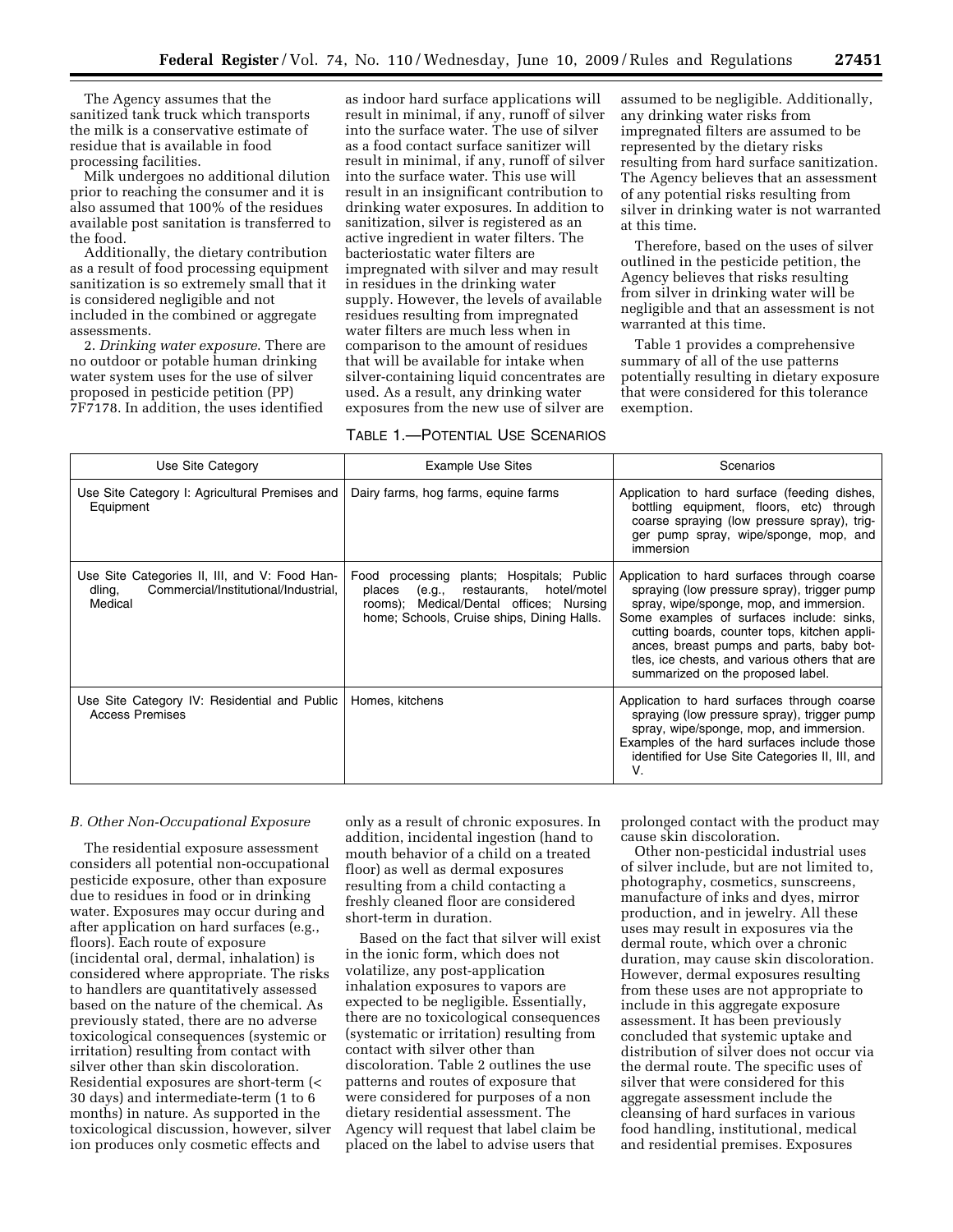resulting from freshly cleaned surfaces are considered not to be of concern to

the Agency.

| Table 2.—Representative Uses Associated with Residential Exposure |  |
|-------------------------------------------------------------------|--|
|-------------------------------------------------------------------|--|

| Representative Use   | <b>Exposure Scenario</b>                                                          | <b>Application Method</b>                                                                              | <b>Application Rate</b>                          |
|----------------------|-----------------------------------------------------------------------------------|--------------------------------------------------------------------------------------------------------|--------------------------------------------------|
| Indoor Hard Surfaces | ST Handler: Dermal and Inha-<br>lation:                                           | Liquid Pour                                                                                            | 4.17 E-04 lb ai/gal<br>(0.005% ai x 8.34 lb/gal) |
|                      | ST and IT Post-app <sup>1</sup> : child in-<br>cidental ingestion and der-<br>mal | Mopping<br>Wiping<br>Trigger Pump Spray<br>Low Pressure Spray (coarse spray)<br>Immersion <sup>2</sup> | 50 ppm silver ion                                |

 $ST = Short-term exposure, IT = Intermediate-term exposure$ 

1 IT post-application exposures to children were assessed because this product could be used in a commercial day care facility. <sup>2</sup>The handler exposures associated with liquid pouring of this product are representative of those associated with immersion (standing solution).

#### **V. Cumulative Effects**

Section 408(b)(2)(D)(v) of FFDCA requires that, when considering whether to establish, modify, or revoke a tolerance, the Agency consider ''available information'' concerning the cumulative effects of a particular pesticide's residues and ''other substances that have a common mechanism of toxicity.''

Unlike other pesticides for which EPA has followed a cumulative risk approach based on a common mechanism of toxicity, EPA has not made a common mechanism of toxicity finding between silver and any other substances and silver does not appear to produce a toxic metabolite produced by other substances. For the purposes of this tolerance exemption action, therefore, EPA has not assumed that silver has a common mechanism of toxicity with other substances. For information regarding EPA's efforts to determine which chemicals have a common mechanism of toxicity and to evaluate the cumulative effects of such chemicals, see the policy statements released by EPA's Office of Pesticide Programs concerning common mechanism on EPA's website at *http:// [www.epa.gov/pesticides/cumulative](http://www.epa.gov/pesticides/cumulative)*.

#### **VI. Safety Factor for Infants and Children-**

1. *In general*. Section 408(b)(2)(C) of FFDCA provides that EPA shall apply an additional tenfold (10X) margin of safety for infants and children in the case of threshold effects to account for prenatal and postnatal toxicity and the completeness of the database on toxicity and exposure unless EPA determines based on reliable data that a different margin of safety will be safe for infants and children. This additional margin of safety is commonly referred to as the FQPA safety factor (SF). In applying this provision, EPA either retains the default value of 10X, or uses a different additional safety factor when reliable data available to EPA support the choice of a different factor.

2. *Prenatal and postnatal sensitivity*. There is extensive data and analysis on silver's toxicity in the historical data/ literature and the regulatory advisories established by other Federal Agencies, which do not indicate an increased susceptibility of children to the toxic effects of silver. A NTP developmental toxicity study concluded that the NOAEL recorded for developmental toxicity in rats receiving gavage doses of silver acetate, was greater than 100 mg/ kg when the test material was administered on gestation days 6 through 19. No increase in susceptibility was apparent in this study. Furthermore, silver nitrate has been used for decades to treat neonatal conjunctivitis. Finally, there is no reason to believe that the effects that are observed following the administration of silver would warrant additional safety factors for children. The skin is the target organ and the deposition of silver should not be age dependent. Moreover, because EPA believes that the Gaul and Staud study adequately characterizes variability in human sensitivity, EPA is not applying an intraspecies uncertainty factor in deriving the chronic RfD for silver.

3. *Conclusion*. Although EPA is not applying an inter-species uncertainty factor (because of reliance on human data) or an intra-species uncertainty factor (because human sensitivity has been adequately characterized), EPA is retaining the 10X FQPA safety factor in assessing oral risk to address the fact that the dose used to determine the chronic RfD showed effects from silver (argyria). In making this determination, EPA took into account that argyria is not a toxic effect, there is no evidence of increased sensitivity in the young, and

the exposure assessment for silver is very conservative.

For dermal exposure, silver ions tend to bind to the skin and do not penetrate the skin to cause systemic effects. Thus, systemic uptake and distribution of silver does not occur following dermal exposure. Skin discoloration is the only effect due to a localized reaction. Based on the above findings, a FQPA safety factor of 1X should be applied to the chronic dietary RfD for assessing dermal exposure. An additional safety factor is not required for the protection of infants and children because there would not be an increase in susceptibility to this cosmetic nontoxic effect. This cosmetic event is a function of the dermal contact dose not age. Furthermore, the approach taken to assess risk from dermal exposure is very conservative in that the Agency has based its dermal risk assessment on the systemic oral dose that was used to establish the oral/ dietary risks.

#### **VII. Aggregate Risks and Determination of Safety**

Safety is assessed for acute and chronic risks by comparing aggregate exposure to the pesticide to the acute population adjusted dose (aPAD) and chronic population adjusted dose (cPAD). The aPAD and cPAD are calculated by dividing the LOC by all applicable uncertainty/safety factors. For linear cancer risks, EPA calculates the probability of additional cancer cases given aggregate exposure. Shortterm, intermediate-term, and long-term risks are evaluated by comparing aggregate exposure to the LOC to ensure that the margin of exposure (MOE) called for by the product of all applicable uncertainty/safety factors is not exceeded.

For a tolerance to be found to be safe, it must be shown ''that there is reasonable certainty that no harm will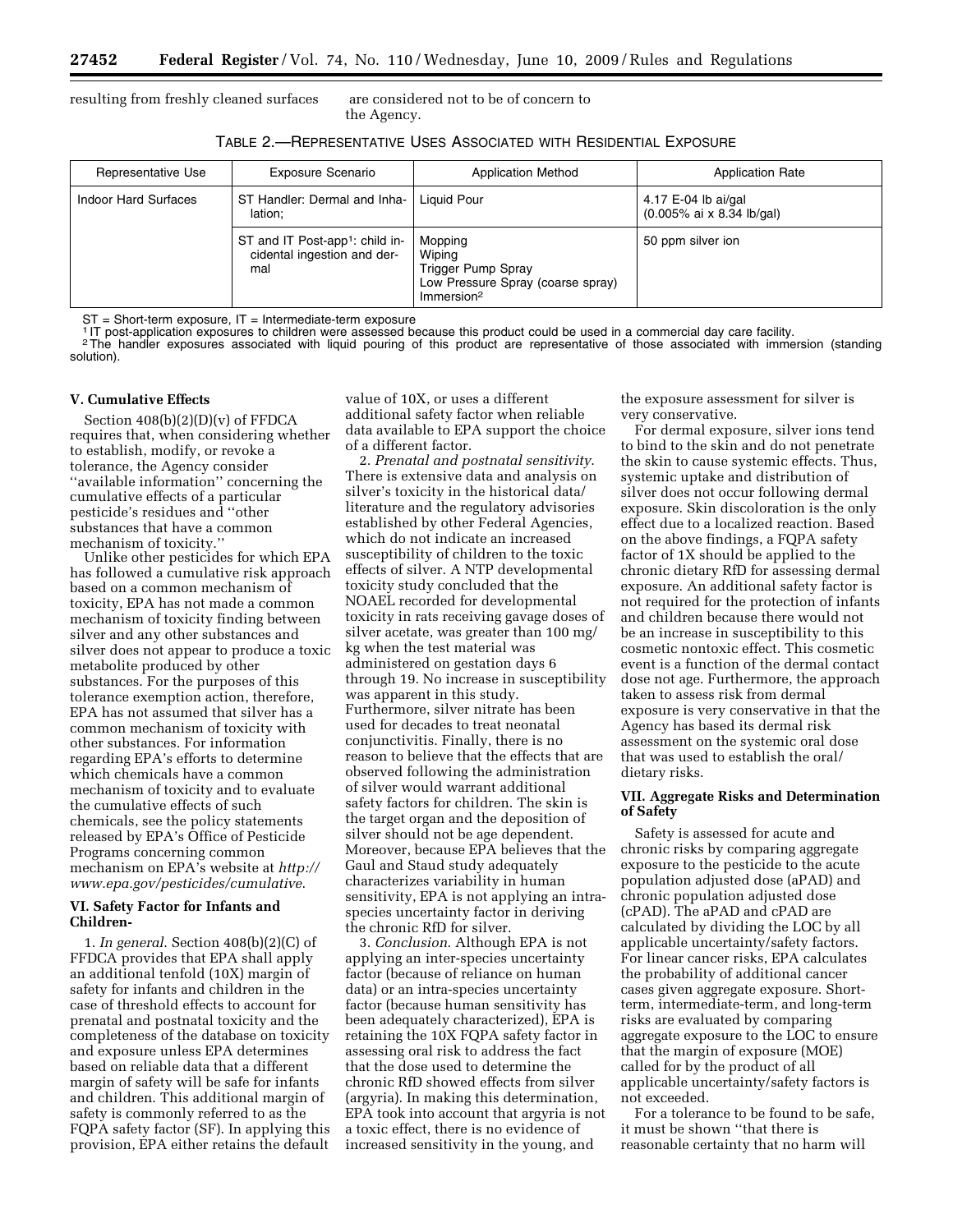result from aggregate exposure to pesticide chemical residue, including all anticipated dietary exposures and other exposures for which there are reliable information.'' Aggregate exposure is the total exposure to a single chemical (or its residues) that may occur from dietary (i.e., food and drinking water), residential, and other nonoccupational sources, and from all known or plausible exposure routes (oral, dermal, and inhalation).

1. *Dietary risk*. A summary of antimicrobial indirect food use acute/ chronic risk estimates from exposure to treated countertops are shown below in Table 3. As explained above, EPA believes that exposures resulting from silver in drinking water will be negligible. For adults, chronic dietary exposure risk estimates are approximately 20% of the chronic PAD. For children, the most highly exposed population subgroup, the chronic dietary risk estimates are 62% of the chronic PAD. Therefore, chronic dietary exposure estimates are below the Agency's level of concern for all population subgroups.

TABLE 3.—CALCULATED EXPOSURE AND RISK RESULTING FROM SILVER SANITIZATION OF COUNTERTOPS

|                            | Chronic    |                       |  |  |  |
|----------------------------|------------|-----------------------|--|--|--|
| <b>Exposure Group</b>      | DDD(mg/kg/ | $%$ CPAD <sup>b</sup> |  |  |  |
| Adult males<br>$(13+)$     | 0.00022    | 22                    |  |  |  |
| Adult females<br>$(13-69)$ | 0.00021    | 21                    |  |  |  |
| Children (1-2)             | 0.00062    |                       |  |  |  |

 $a$  DDD (mg/kg/day) was provided from the IDREAM model.

IDREAM model. b % PAD = exposure (total dietary expo-sure)/ PAD) x 100. The cPAD is equivalent to the chronic oral RfD value of 0.001mg/kg/day.

2. *Aggregate non-cancer risk*. Aggregate exposure takes into account residential exposure plus chronic exposure to food and water (considered to be a background exposure level). Because any oral residential exposures will be short-term in nature, the chronic risk is equal to the estimate for dietary risk.

3. *Aggregate cancer risk for U.S. population*. Available animal and human experience through occupational and medicinal exposure scenarios have not indicated a carcinogenic potential for silver. Therefore, silver is not expected to be carcinogenic to humans particularly in light of its low systemic toxicity potential and our understanding of its metabolism.

4. *Determination of safety*. Based on these risk assessments, EPA concludes that there is reasonable certainty that no harm will result to the general population or to infants and children from aggregate exposure to silver residues.

# **VIII. Other Considerations**

#### *A. Analytical Enforcement Methodology*

An analytical method for food is not needed. Food contact sanitizers are typically regulated by state health departments to ensure that the food industry is using these products in compliance with the regulations in 40 CFR 180.940. The end use solution that is applied to the food contact surface is analyzed rather than food items that may come into contact with the treated surface. An analytical method is available to analyze the use dilution that is applied to food contact surfaces. The following methods of analysis are used to analyze the use dilution of silver being applied to food contact surfaces: Gas chromatography (GC), infrared (IR), ultraviolet absorption (UV), nuclear magnetic resonance (NMR).

#### *B. International Residue Limits*

There is not a Codex Maximum Residue Level established for silver.

#### **IX. Statutory and Executive Order Reviews**

This final rule establishes a tolerance under section 408(d) of FFDCA in response to a petition submitted to the Agency. The Office of Management and Budget (OMB) has exempted these types of actions from review under Executive Order 12866, entitled *Regulatory Planning and Review* (58 FR 51735, October 4, 1993). Because this rule has been exempted from review under Executive Order 12866, this rule is not subject to Executive Order 13211, *Actions Concerning Regulations That Significantly Affect Energy Supply, Distribution, or Use* (66 FR 28355, May 22, 2001) or Executive Order 13045, entitled *Protection of Children from Environmental Health Risks and Safety Risks* (62 FR 19885, April 23, 1997). This final rule does not contain any information collections subject to OMB approval under the Paperwork Reduction Act (PRA), 44 U.S.C. 3501 *et seq.*, nor does it require any special considerations under Executive Order 12898, entitled *Federal Actions to Address Environmental Justice in Minority Populations and Low-Income Populations* (59 FR 7629, February 16, 1994).

Since tolerances and exemptions that are established on the basis of a petition

under section 408(d) of FFDCA, such as the tolerance in this final rule, do not require the issuance of a proposed rule, the requirements of the Regulatory Flexibility Act (RFA) (5 U.S.C. 601 *et seq.*) do not apply.

This final rule directly regulates growers, food processors, food handlers and food retailers, not States or tribes, nor does this action alter the relationships or distribution of power and responsibilities established by Congress in the preemption provisions of section 408(n)(4) of FFDCA. As such, the Agency has determined that this action will not have a substantial direct effect on States or tribal governments, on the relationship between the national government and the States or tribal governments, or on the distribution of power and responsibilities among the various levels of government or between the Federal Government and Indian tribes. Thus, the Agency has determined that Executive Order 13132, entitled *Federalism* (64 FR 43255, August 10, 1999) and Executive Order 13175, entitled *Consultation and Coordination with Indian Tribal Governments* (65 FR 67249, November 6, 2000) do not apply to this rule. In addition, This rule does not impose any enforceable duty or contain any unfunded mandate as described under Title II of the Unfunded Mandates Reform Act of 1995 (UMRA) (Public Law 104-4).

This action does not involve any technical standards that would require Agency consideration of voluntary consensus standards pursuant to section 12(d) of the National Technology Transfer and Advancement Act of 1995 (NTTAA), Public Law 104-113, section 12(d) (15 U.S.C. 272 note).

#### **X. Congressional Review Act**

The Congressional Review Act, 5 U.S.C. 801 *et seq.*, generally provides that before a rule may take effect, the agency promulgating the rule must submit a rule report to each House of the Congress and to the Comptroller General of the United States. EPA will submit a report containing this rule and other required information to the U.S. Senate, the U.S. House of Representatives, and the Comptroller General of the United States prior to publication of this final rule in the **Federal Register**. This final rule is not a ''major rule'' as defined by 5 U.S.C. 804(2).

#### **List of Subjects in 40 CFR Part 180**

Environmental protection, Administrative practice and procedure, Food contact sanitizers, Silver, Food additives, Pesticides and pests,